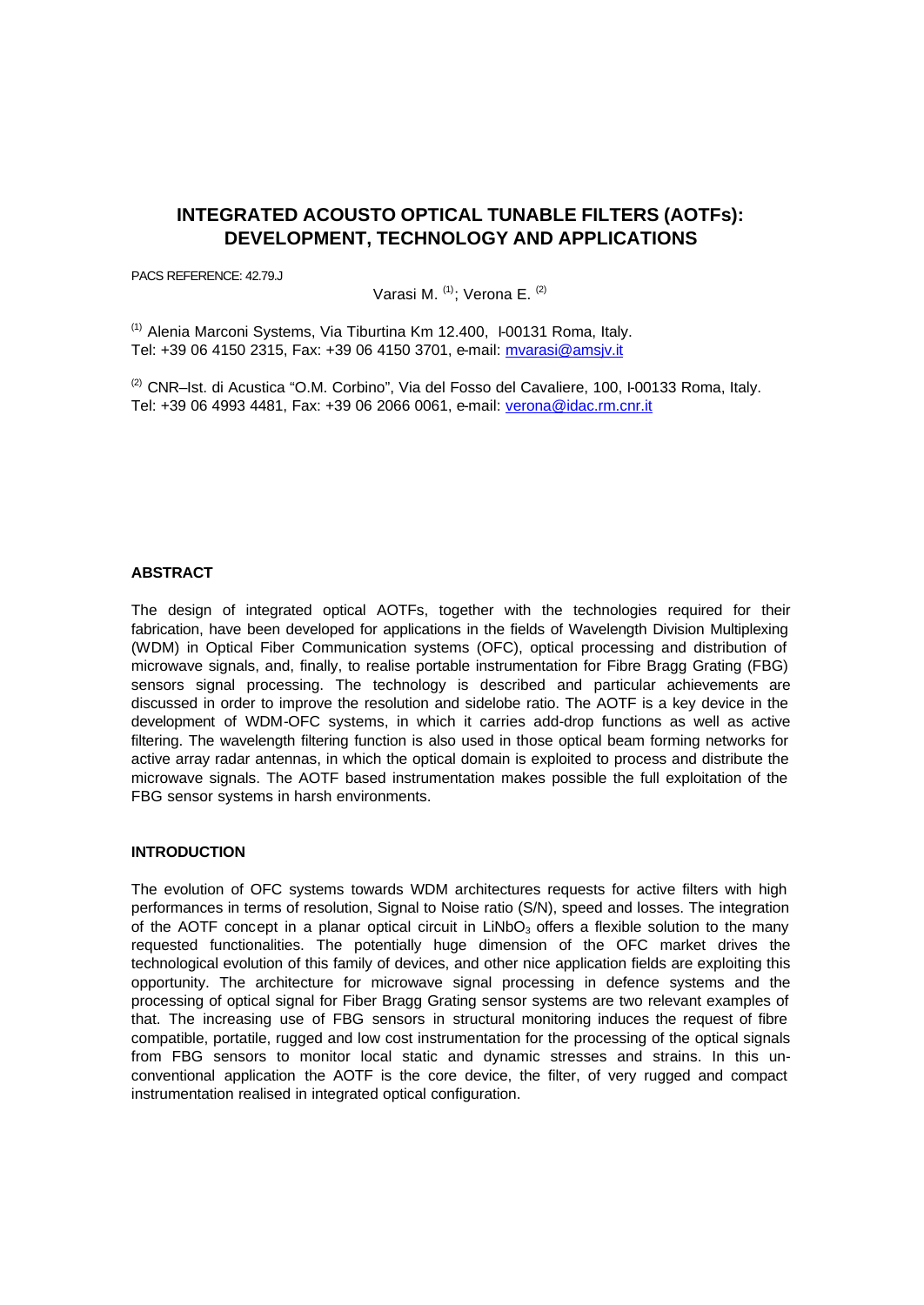# **ACOUSTO OPTIC TUNABLE FILTER**

The Acousto Optical Tunable Filter [2] is implemented on a x- cut LiNbO<sub>3</sub> substrate, according to the scheme shown in Fig. 1. It consists of two elementary AOTFs, operating in parallel, in order to process both the polarisations of the optical input. The design and the fabrication processes of the device are optimised in order to improve the optical wavelength resolution, the sidelobe ratio and to make the device operation not sensitive to the optical polarisation, as required by the different applications.



Fig. 1. Schematic view of the generic AOTF optical circuit

Fig. 2. Schematic view of the components integrated in the AOTF planar circuit

The elementary AOTF circuit exploits a collinear acoustooptic interaction between the guided optical radiation and the surface acoustic wave, both propagating along the  $y$ - axis of the LiNbO<sub>3</sub> substrate. The interaction gives rise to the transfer of optical power between the two polarizations of the guided optical radiation, when the following phase matching relationships are satisfied:

 $\vec{K}_{TE} + \vec{K}_{A} = \vec{K}_{TM}$  $+\overrightarrow{K}_{A} = \overrightarrow{K}_{TM}$   $\overrightarrow{K}_{TM} - \overrightarrow{K}_{A} = \overrightarrow{K}_{TE}$  (1) being Eq. 1 the vectorial description (momentum conservation) of the collision between the input photon  $\rm{K}_{\rm TE}$  or  $\rm{K}_{\rm TM}$  and phonon  $\rm{K}_{\rm A}$  to produce the output photon  $\rm{K}_{\rm TM}$  or  $\rm{K}_{\rm TE}$  . Because of the collinear nature of the collision, from the scalar version of Eq. 1 we have:

$$
\lambda_{\rm p} = \mathbf{v} (n_{\rm TM} - n_{\rm TE}) / f \tag{2}
$$

where  $\lambda_{\rm P}$  is the optical wavelength, at the peak of the interaction, v and f are the phase velocity and the frequency of the SAW, and  $n_{\text{TM}}$ ,  $n_{\text{TE}}$  the effective refractive indexes of the guided optical polarizations TM and TE, respectively. When the elementary AOTF is interposed between two crossed polarisers, as shown in Fig. 2, the optical transmission function of the system is the Fourier transform of the acoustic energy distribution along the interaction length. For a constant amplitude of the acoustic wave, the transfer function is a sinc<sup>2</sup> function, centred at  $\lambda_p$ . The device acts as an optical filter, tuneable by the acoustic frequency and with a FWHM given by:

$$
\Delta\lambda_{\rm p} = 0.8\lambda_{\rm p}^2/L\Delta n\tag{3}
$$

being L the length of the acoustooptic interaction region and  $\Delta n = n_{T^M} - n_{T^E}$ .

# Fabrication of the AOTF

The optical circuit (see Fig. 1) includes two interaction regions between two polarisation splitter/combiners. In the solution here proposed, this key device, the polarisation splitter/combiner, is realised by an adiabatic coupling between the titanium indiffused optical waveguide and a Thermal Annealed Proton Exchange (TAPE) waveguide. This solution allows to avoid the thermal instabilities of polarisation splitters based on the interference between modes.

#### High Sidelobe Ratio: AO Interaction Apodisation by Thin Film Acoustic Waveguides

The fabrication of the Surface Acoustic Wave (SAW) channel waveguide requires a local change of the acoustic propagation velocity of the substrate, shaped according to the desired guiding structure. The change in the velocity can be obtained either by the modification of the surface elastic properties of the substrate, or by deposition of a thin film of a suitable material: the acoustic energy will be confined in the region where the velocity is lower. Among the different possible techniques, such as deep Ti indiffusion in the cladding regions, low phase-velocity film deposition in the core regions or high phase-velocity film deposition in the cladding region, we have chosen the last because of several advantages: it doesn't perturb the SAW propagation, and the technology is quite simpler. Finally a few materials, such as  $A_2O_3$ , AlN and MgO, showing a fairly high-phase velocity are available, that can be easily deposited in the form of thin films, using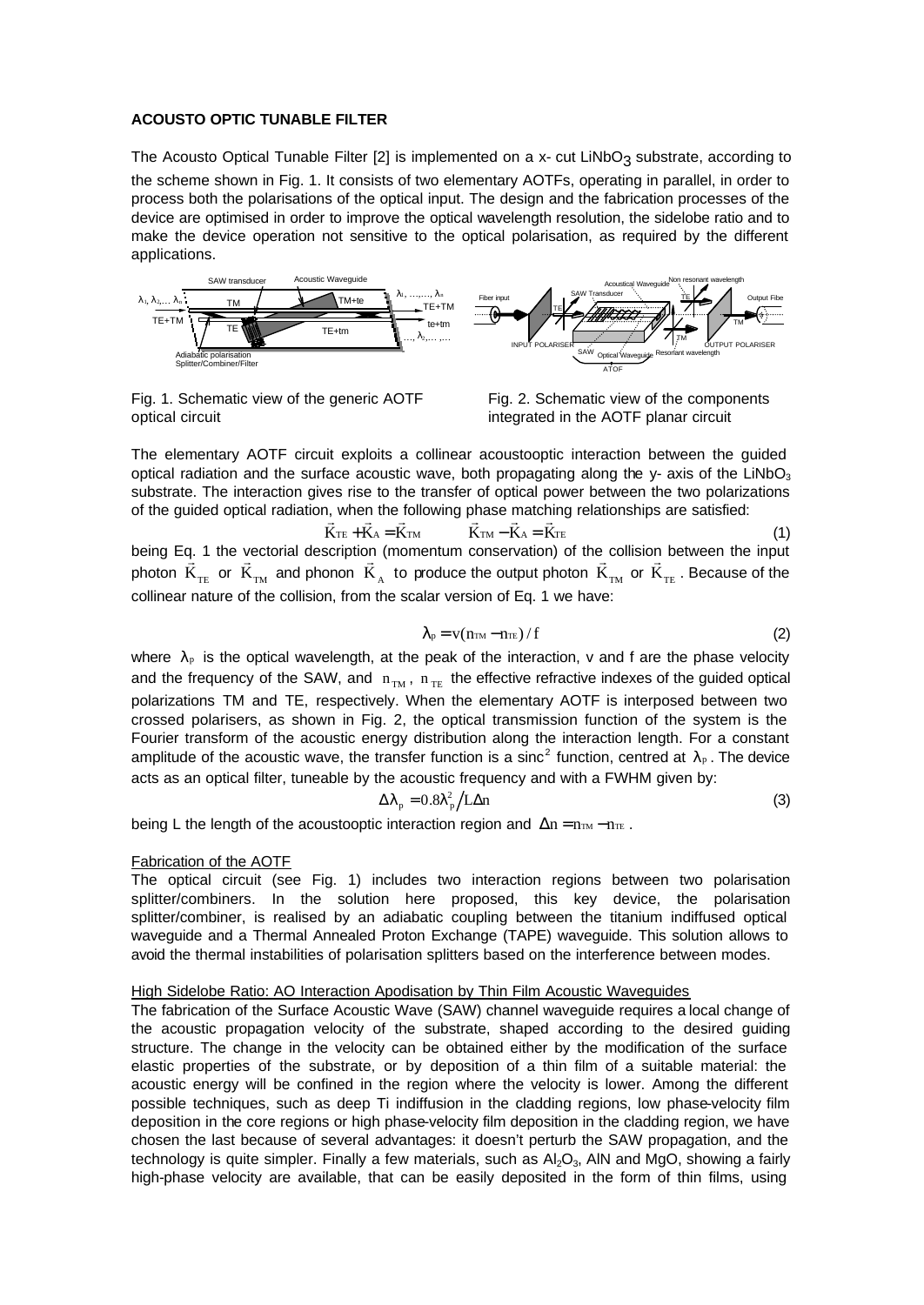conventional sputtering techniques. Fig. 3 shows the phase velocity dispersion curves, together with the relative change in the phase velocity for a  $yx$ -LiNbO<sub>3</sub> substrate covered with a zx- oriented film of AIN,  $Al_2O_3$  and MgO.



Fig. 3. Phase velocity dispersion curves and relative changes in the phase velocity for zxoriented films of AIN,  $Al<sub>2</sub>O<sub>3</sub>$  and MgO on yx- $LiNbO<sub>3</sub>$ .

The acoustic waveguide supports a discrete set of guided modes, whose propagation velocity v depends on the physical and geometrical parameters, according to the dispersion relation [4]:

$$
\frac{1}{2}aK_{ys} = m\frac{\pi}{2} + \tan^{-1}\left(\frac{K_{yf}}{K_{ys}}\right) \quad \text{with} \quad K_{ys} = \sqrt{\left(\frac{\omega}{v_s}\right)^2 - \left(\frac{\omega}{v}\right)^2} \quad K_{yf} = \sqrt{\left(\frac{\omega}{v}\right)^2 - \left(\frac{\omega}{v_f}\right)^2} \tag{4}
$$

being a the width of the guide,  $\omega$  the angular frequency of the acoustic wave ( $\omega = 2\pi f$ ), m an integer, corresponding to the order of the guided mode, and  $\gamma$  and  $\gamma$  the SAW phase velocities in the cladding and in the substrate regions, respectively.

By exploiting acoustic waveguides showing a variable width and/or the acoustic coupling between waveguides, it is possible to modulate the SAW amplitude along the interaction region (apodisation) in order to increase the sidelobe ratio of the acoustooptic transmission function.

## **High Resolution**

The request for narrow-band AOTF transmission function is common to the many applications, and is one of the most critical in terms of technological constrains. Equation 3 suggests that the increase in the interaction length is the the only way to iprove the filter resolution. The use of 4" wafers allows to realise interaction lengths up to 78 cm. In these conditions the maximum fabrication process uniformity is mandatory, in order to ensure the necessary uniformity to the acousto-optic coupling conditions along the interaction region [5] .





Fig. 4. Experimental AOTF transmission function with evidence of degradated sidelobe ratio.

Fig. 5. Experimental transmission function of AOTF including the compensation of the Δn inhomogeinity

Residual process disuniformities cause an asymmetric sidelobe degradation in the filter transmission function. An experimental result is shown in Fig. 4 as obtained using an high uniformity standard processed high resolution AOTF (L=4 cm) and SAW waveguide parallel to the optical waveguides. The asymmetry in the sidelobes and the -4.5 dB sidelobe ratio have to be compared with the symmetrical sidelobes distribution and the -9.6 dB sidelobe ratio expected in a  $sinc<sup>2</sup>$  condition. In order to analise the problem, a simplified mathematical model has been adopted for the collinear acousto-optical interaction, where the evolution of the complex optical mode field amplitudes  $E_{TE}$  and  $E_{TM}$  are given by the solution of the following coupled mode equations system: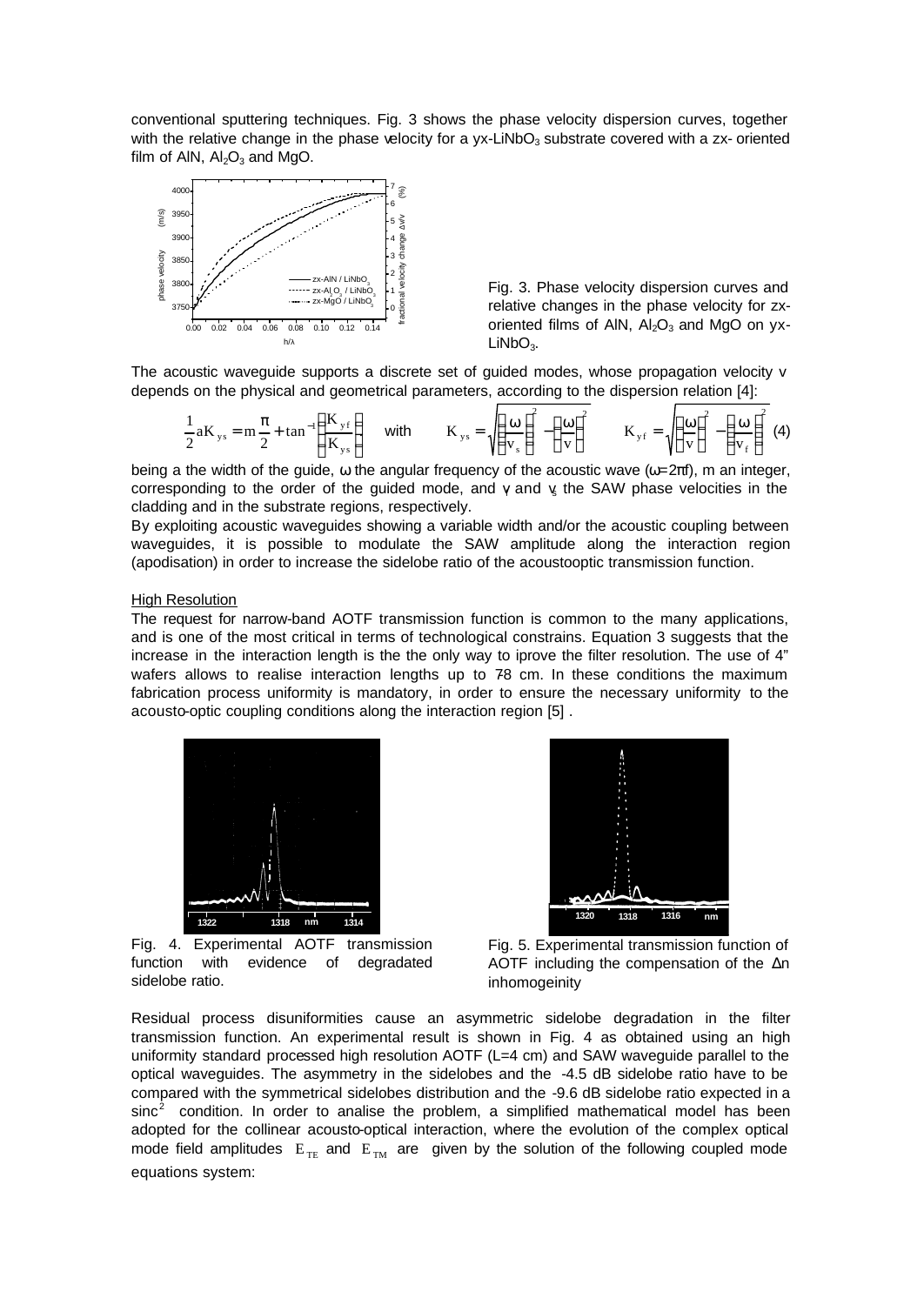$$
\frac{dE_{TE}}{dy} = kE_{TM} \exp\{-iy\beta\}
$$
 (5.1); 
$$
\frac{dE_{TM}}{dy} = -kE_{TE} \exp\{iy\beta\}
$$
 (5.2)

where  $k$  is the coupling coefficient between the two modes,  $y$  is the spatial coordinate along the interaction region, and  $β = Δn/λ - f/ν$  is the phase matching parameter.

By using this model it is possible to correlate the observed asymmetry with a parabolic variation of the parameter  $\Delta n$  along the y direction, centered at  $L/2$ , as expressed by:

$$
\Delta n(y) = \Delta n_0 \left\{ 1 - \alpha \left[ 1 - \frac{2y}{L} \right]^2 \right\} \tag{6}
$$

Where  $\Delta n_{_0}$  in the unperturbed difference between the effective refractive indexes of the TE and TM guided modes, and  $\alpha$  is the parabolic perturbation coefficient. By including this perturbation in the model, it is possible to obtain simulations in matching the experimental results. It is then possible to find a solution, at design level, able to compensate this effect. That is possible simply observing that a dependence of the acoustic velocity on the spatial coordinate y can compensate the variation of the effective refractive index difference  $Δn(y)$  in the expression of  $β$ .

 $\mathbb{R}^2$ 

$$
v(y) = v \left\{ 1 - \xi \left[ 1 - \frac{2y}{L} \right]^2 \right\} \tag{7}
$$

If a dependence in the SAW velocity is introduced as shown in Eq. 7, a  $\beta$  constant along the interaction length can be obtained, provided ξ satisfies the following expression:

$$
\xi = -\left(\frac{\Delta n_0 v}{f\lambda}\right) \alpha \tag{8}
$$

The spatial dependence of the SAW velocity has been introduced by using an acoustic waveguide whose width follows a parabolic function of the y coordinate, centered at L/2, and able to satisfy the conditions of Eq. 8. This solution allowed us to solve the problem, and the repeatibility of the results was validated by a significant number of production runs. A typical experimental result is shown in Fig. 5, where the FWHM is 0.43 and the sidelobe ratio is lower than 9 dB, in good agreement with the expected value working in the 1300 nm wavelength range.

#### **AOTF FOR WDM OFC SYSTEMS**

WDM and Dense WDM (DWDM) systems, request for advanced solutions to process optical signals in present and future architectures. The AOTF is the key to give the solution to the add/drop multiplexing, the optical amplifier gain flattening and other critical issues of these architectures. Higher speed, remote reconfigurability and flexibility to a wide range of requirements are among the advantages offer by AOTF over the other solutions as FBG in the processing of the multi-wavelength signal.

#### **AOTF FOR OPTICAL PROCESSING OF MICROWAVE SIGNALS**

The evolution of the antenna systems towards multifunctionality in radar sensors, Electronic Counter Measurements (ECM), Electronic Sourveillance Measurement (ESM) and Communication induces the request for new technological approaches to face the wide instantaneous/operating bandwidth, high dynamic range and electromagnetic compatibility requirements. The optical processing of the microwave signal offers a wide range of solutions which give significant advantages in comparison with the all electronic processing of the signals.

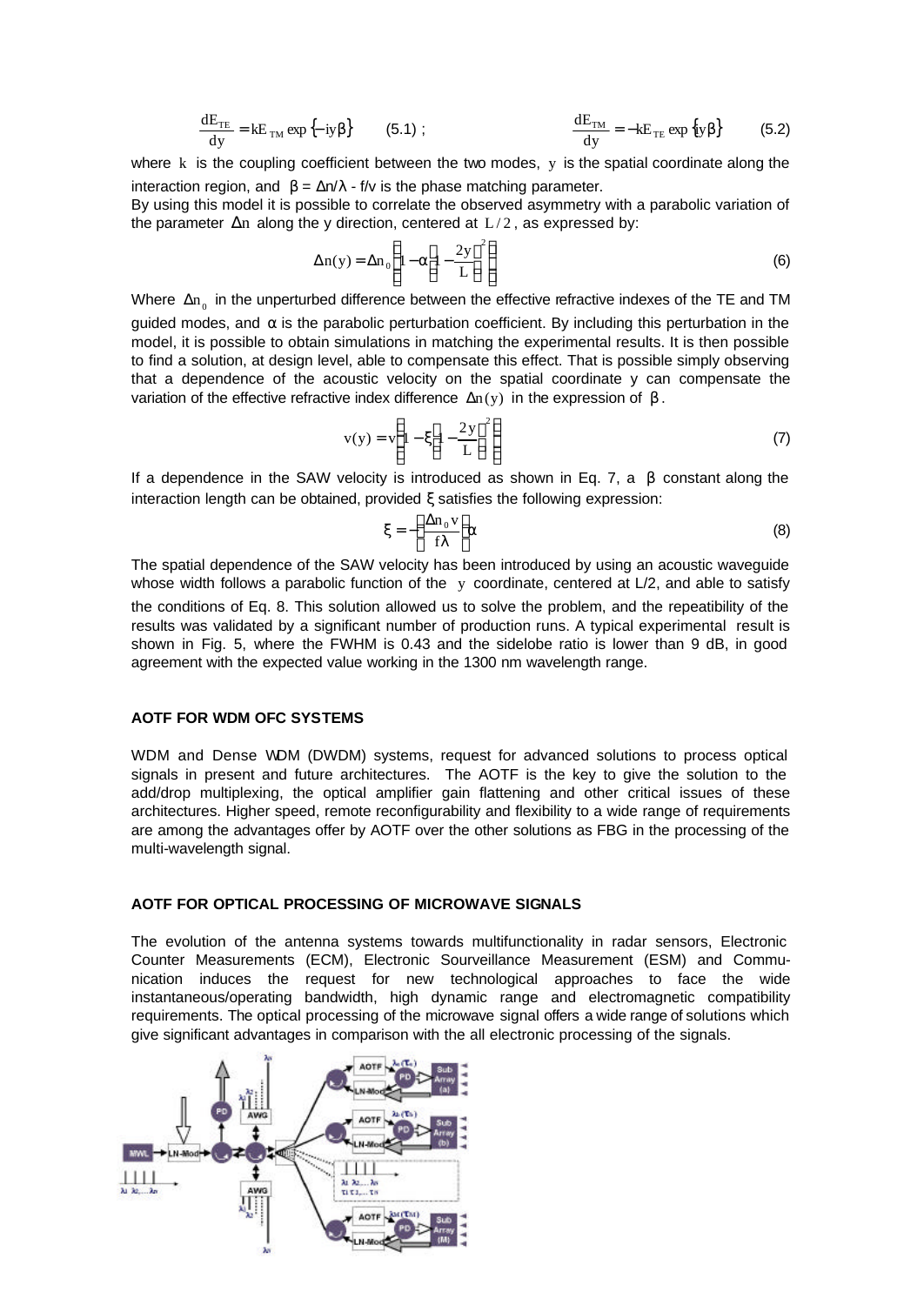Fig. 6. Example of architecture for TxRx distribution of signals in Phased Array Active Antennas

The AOTF is the key device in an Optical Beam Forming Network (Fig. 6) where the True Time Delay (TTD) function is achieved by different fiber lengths experimented by the wavelengths in a WDM architecture. The AOTF is used to select the wavelength and then the delay to be addressed to each sub-arrays. This TxRx architecture is particular attractive for those applications, like ESM and ECM, in which the bandwidth a very wide (2-18 GHz).

#### **AOTF BASED INSTRUMENTATION FOR FBG SENSOR SYSTEMS**

The FBG sensor is a grating realised by UV holography in an optical monomode fibre [1], and reflects radiation which wavelength satisfies the Bragg relation:  $\lambda_B = 2n\Lambda$ , being n the effective refractive index of the fibre and Λthe period of the grating. The fibre follows the stress status of the structure in which it is embedded or onto which is attached, and compressive or tensile stresses parallel to the fibre axis at the location of the FBG induce changes in  $\lambda_B$  in accordance with the relation (9):

$$
\Delta \lambda_{\rm B} / \lambda_{\rm B} \approx (1 - p_{\rm e}) \varepsilon \tag{9}
$$

where  $p_e$  is the effective photoelastic constant of the fibre and  $\epsilon$  is the deformation measured in μstrains. The conventional instrumentation interfaced to FBG sensors, based on Optical Spectrum Analysers, dramatically limits the industrial application of the system mainly because of its weight, volume, sensitivity to vibrations and low scanning speed.

The AOTF, driven by a Voltage Controlled Oscillator (VCO) which allows to control the tuning of the filter by a simple DC voltage, is the key element of a very effective instrumentation, enabling three main operating modes [3]: spectrometer, discriminator and tracking filter.

The spectrometer configuration is the simplest operating mode in which the AOTF is used as a scanning filter (Fig. 7). This operating mode is useful for measuring the static strains applied to the FBG with a sensitivity of 400 μstrains, limited by the resolution of the AOTF .



Fig. 7. AOTF instrumentation: scanning filter. Fig.8. AOTF instrumentation: discriminator.

In the discriminator configuration the opto-acoustic filter is tuned such that the sensor signal is generally positioned on the linear portion of the slope of the AOTF transmission function. The optoacoustic filter is temporarily held in this position, and dynamic changes imposed on the fibre grating sensors can be decoded (Fig. 8). In this way dynamic strains with very high frequency content can be measured with a very high sensitivity (<10 μstrains).

In some applications the measurement of both static and dynamic strains is required and in such a case a third mode of operation may be beneficial. In the Tracking Filter operating mode the opto-acoustic filter is automatically tuned to be centered on the sensor signal of interest, even while the sensor is caused to shift from a large static perturbation (Fig. 9). This configuration allows to monitor high speed perturbation as well as large static or quasi-static load variations. Experimental results indicate a sensitivity of this instrumentation in the range of 0.1 μstrains for static deformations and 0.0023 ustrains/Hz $1/2$  for dynamic strains. The simple spectrometer operating mode of the AOTF based instrumentation is compared to conventional Optical Spectrum Analyser in Tab. I. In spite of the reduced resolution, which can be improved by using the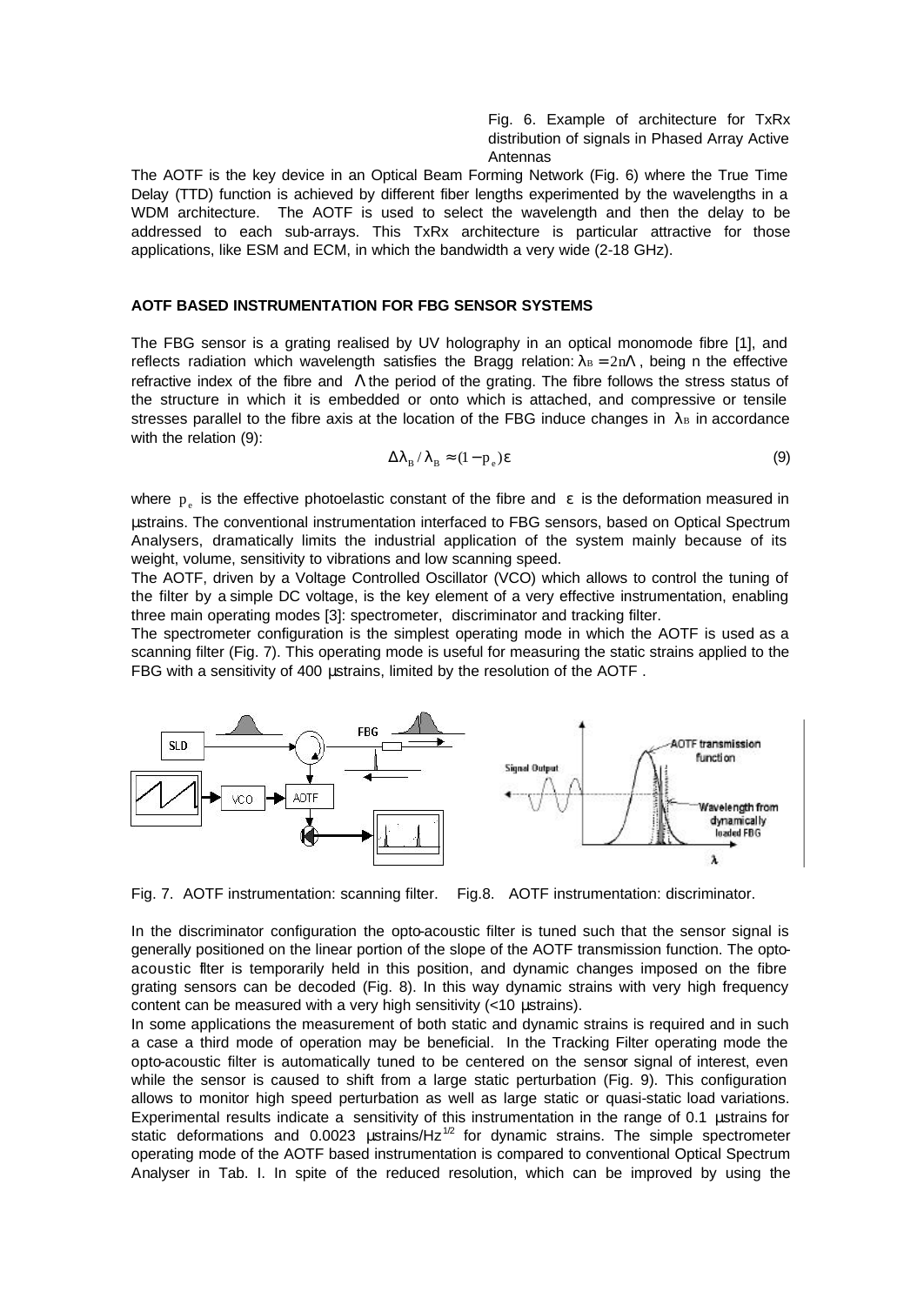discriminator or the tracking filter configuration, the highest scanning speed and the reduced size make the AOTF based instrumentation very attractive for many practical uses.

|                                 |  |  |  |  |  |  |  | Tab. I. Comparison between AOTF (scanning filter) based instrumentation and conventional                                 |  |  |  |
|---------------------------------|--|--|--|--|--|--|--|--------------------------------------------------------------------------------------------------------------------------|--|--|--|
| Optical Spectrum Analyser (OSA) |  |  |  |  |  |  |  |                                                                                                                          |  |  |  |
|                                 |  |  |  |  |  |  |  | $\mathsf{Resolution}\left( \delta \lambda \right)$ Range $(\Delta \lambda)$ Scanning Speed Optical Insertion Loss Volume |  |  |  |

|             | Resolution $(\delta \lambda)$ | Range $(\Delta \lambda)$ | Scanning Speed | <b>Optical Insertion Loss</b> | Volume |
|-------------|-------------------------------|--------------------------|----------------|-------------------------------|--------|
|             | (nm)                          | (nm)                     | (mm/s)         | (dB)                          |        |
| <b>AOTF</b> | 0.4(0.001)                    | $300 - 600$              | 35000          |                               | 0.5    |
| OSA         |                               | 500                      | 0.5            | .6 - 10                       | 30     |

# **FIELD TRIALS**

The AOTF based instrumentation has been tested in many different configurations and test conditions. A simple scanning filter configuration (Fig. 10) has been used to realise an instrumentation for FBG sensors systems attached on the surface of metallic structures of a Jetstream aircraft. The system exploits wavelength as well as space division multiplexing to interrogate a large number of sensors. The light from a broadband (SLD) source is simultaneously addressed to eight identical sensorised fibres after passing through the AOTF. The FBG sensors are defined in different positions along each fibre with a distinct peak reflection wavelength at zero-strain. Each sensor is then uniquely identified in the fibre by its reflection wavelength.



Fig. 9. Schematic layout of the three parallel channel tracking filter based instrumentation.

Fig. 10. Schematic diagram of the AOTF scanning filter based instrument configuration and sensor system.

The instrumentation has been used for flight tests in which the sensors were attached on the surface of the metallic structures of Jetstream 31 aircraft. Although still a prototype, the system underwent full installation and flight clearance processes and functioned without degradation during a series of 8 test flights of the flying test bed. The test flights involved rapid climbs, descents; high angle turns and repeated roller landings.



Fig. 11. Aircraft used for flight tests Fig.12. FBG sensors compared with electrical strain gauge